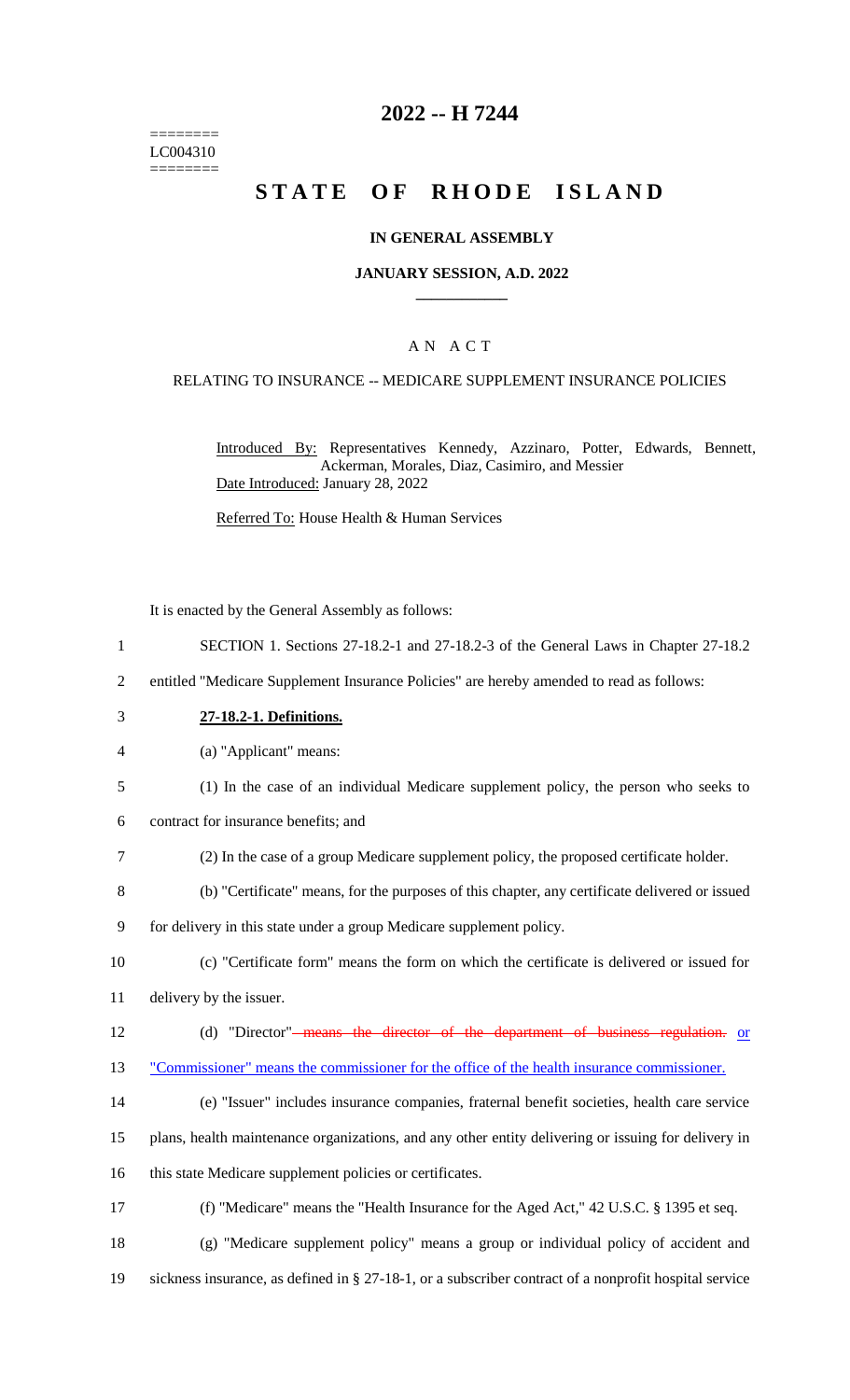corporation or of a nonprofit medical service corporation or an evidence of coverage of a health 2 maintenance organization as defined in § 42-62-4(5) or as licensed under chapter 41 of this title, other than a policy issued pursuant to a contract under Section 1876 of the Federal Social Security Act, 42 U.S.C. § 1395mm, or an issued policy under a demonstration project specified in 42 U.S.C. § 1395ss(g)(1), which is advertised, marketed or designed primarily as a supplement to reimbursements under Medicare for the hospital, medical or surgical expenses of persons eligible for Medicare.

 (h) "Policy form" means the form on which the policy is delivered or issued for delivery by the issuer.

# **27-18.2-3. Standards for policy provisions.**

 (a) No Medicare supplement insurance policy or certificate in force in the state shall contain benefits which duplicate benefits provided by Medicare.

 (b) Notwithstanding any other provision of law of this state, a Medicare supplement policy or certificate shall not exclude or limit benefits for loss incurred more than six (6) months from the effective date of coverage because it involved a preexisting condition. The policy or certificate shall not define a preexisting condition more restrictively than a condition for which medical advice was given or treatment was recommended by or received from a physician within six (6) months before the effective date of coverage.

19 (c) The *director* commissioner shall adopt reasonable regulations to establish specific standards for policy provisions of Medicare supplement policies and certificates. Those standards shall be in addition to and in accordance with the applicable laws of this state, including but not limited to §§ 27-18-3(a) and 42-62-12 and regulations promulgated pursuant to those sections. No requirement of this title or chapter 62 of title 42 relating to minimum required policy benefits, other than the minimum standards contained in this chapter, shall apply to Medicare supplement policies and certificates. The standards may cover, but not be limited to:

26 (1) Terms of renewability;

- (2) Initial and subsequent conditions of eligibility;
- (3) Nonduplication of coverage;
- (4) Probationary periods;
- (5) Benefit limitations, exceptions, and reductions;
- (6) Elimination periods;
- (7) Requirements for replacement;
- (8) Recurrent conditions; and
- (9) Definitions of terms.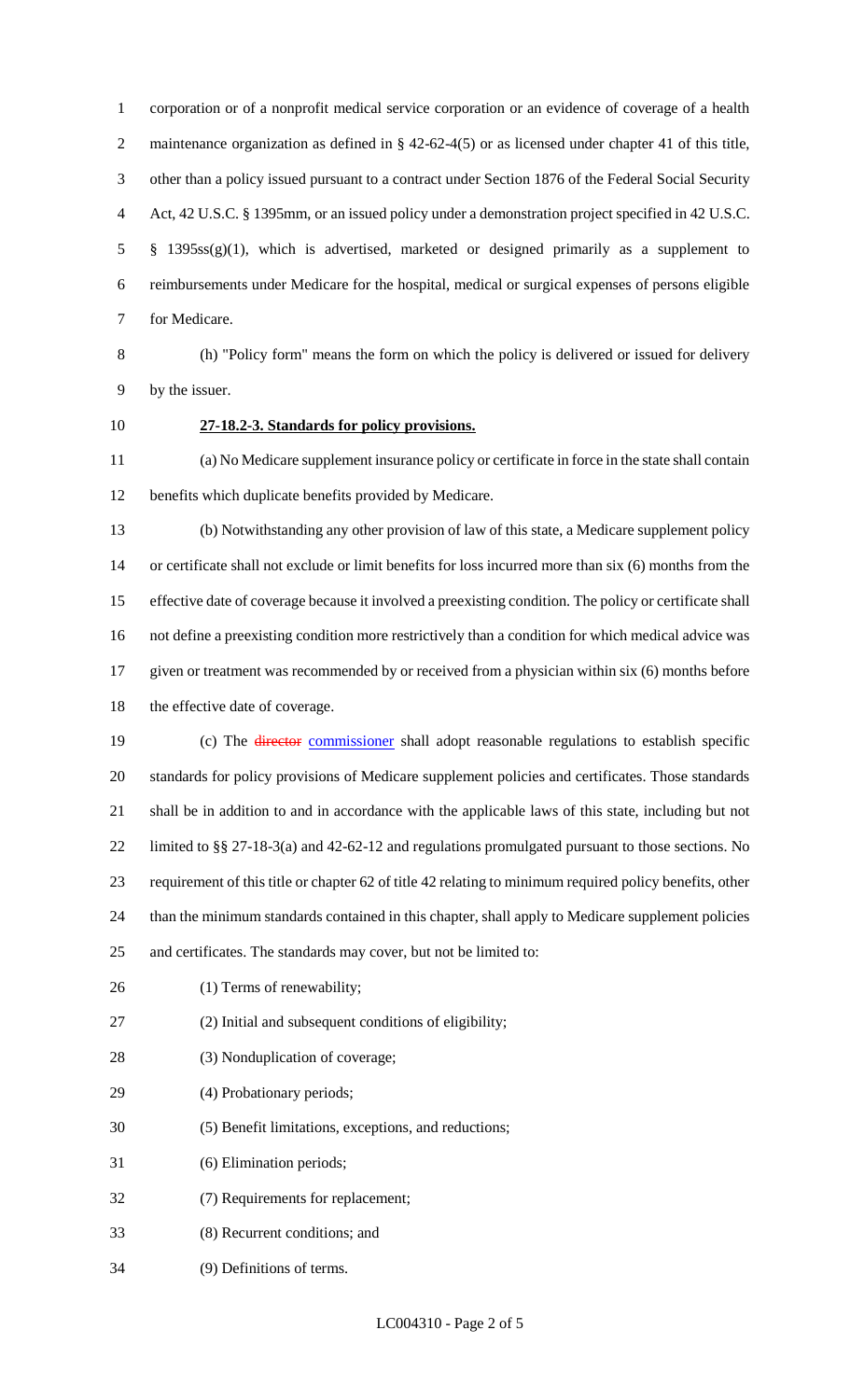1 (d) The director commissioner may adopt reasonable regulations that specify prohibited 2 policy provisions not specifically authorized by statute, if, in the opinion of the director commissioner, those provisions are unjust, unfair, or unfairly discriminatory to any person insured or proposed to be insured under a Medicare supplement policy or certificate. (e) The director commissioner shall adopt reasonable regulations to establish minimum standards for premium rates, benefits, claims payment, marketing practices, and compensation arrangements and reporting practices for Medicare supplement policies and certificates. (f) The director commissioner may adopt any reasonable regulations necessary to conform Medicare supplement policies and certificates to the requirements of federal law and regulations promulgated pursuant to federal law, including but not limited to: (1) Requiring refunds or credits if the policies or certificates do not meet loss ratio requirements; (2) Establishing a uniform methodology for calculating and reporting loss ratios; (3) Assuring public access to policies, premiums, and loss ratio information of issuers of Medicare supplement insurance; (4) Establishing a process for approving or disapproving policy forms and certificate forms and proposed premium increases; (5) Establishing a policy for holding public hearings prior to approval of premium increases which may include the applicant's provision of notice of the proposed premium increase to all subscribers subject to the proposed increase, at least ten (10) days prior to the hearing; and (6) Establishing standards for Medicare select policies and certificates. (g) Each Medicare supplement policy or applicable certificate that an issuer currently, or at any time hereafter, makes available in this state shall be made available to any applicant under 24 the age of sixty-five (65) who is eligible for Medicare due to a disability or end-stage renal disease, provided that the applicant submits their application during the first six (6) months immediately 26 following the applicant's initial eligibility for Medicare Part B, or alternate enrollment period as determined by the commissioner. The issuance or coverage of any Medicare supplement policy 28 pursuant to this section shall not be conditioned on the medical or health status or receipt of health 29 care by the applicant; and no insurer shall perform individual medical underwriting on any applicant in connection with the issuance of a policy pursuant to this subsection. SECTION 2. Chapter 27-18.2 of the General Laws entitled "Medicare Supplement Insurance Policies" is hereby amended by adding thereto the following section: **27-18.2-3.1. Premium rate review.** 

(a) An issuer shall not deliver or issue for delivery a policy or certificate to a resident of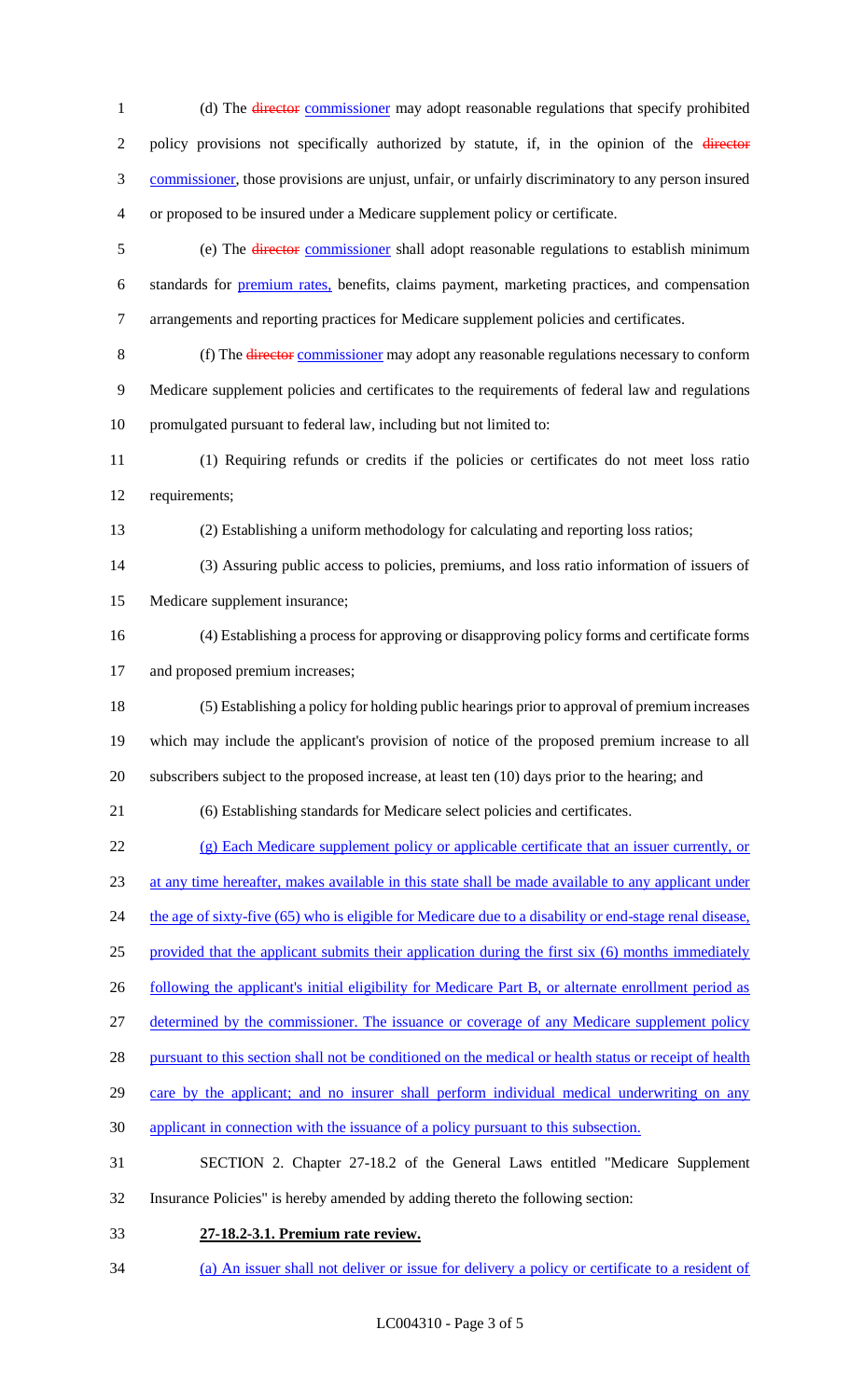| $\mathbf{1}$   | this state unless the policy form or certificate form has been filed with and approved by the      |
|----------------|----------------------------------------------------------------------------------------------------|
| $\overline{2}$ | commissioner in accordance with filing requirements and procedures prescribed by the               |
| 3              | commissioner.                                                                                      |
| 4              | (b) The commissioner shall review the rate, rating formula, or rate manual filing and              |
| 5              | approve the filing, propose to the health insurance issuer how the filing can be amended and       |
| 6              | approved, or take such other actions separately or in combination as the commissioner deems        |
| 7              | appropriate and as authorized by law.                                                              |
| 8              | (c) The commissioner may approve, disapprove, or modify the rates, rating formula, or              |
| 9              | rating manual filed by the issuer.                                                                 |
| 10             | (d) A health insurance rate, rating formula, or rate manual shall not be approved unless the       |
| 11             | commissioner determines that the health insurance issuer has demonstrated to the satisfaction of   |
| 12             | the commissioner that it is consistent with the proper conduct of the business of the issuer, and  |
| 13             | consistent with the interests of the public. In considering the interests of the public, the       |
| 14             | commissioner shall seek to ensure affordability and to minimize unreasonable disparities in access |
| 15             | to coverage.                                                                                       |
| 16             | SECTION 3. This act shall take effect January 1, 2023.                                             |

======== LC004310 ========